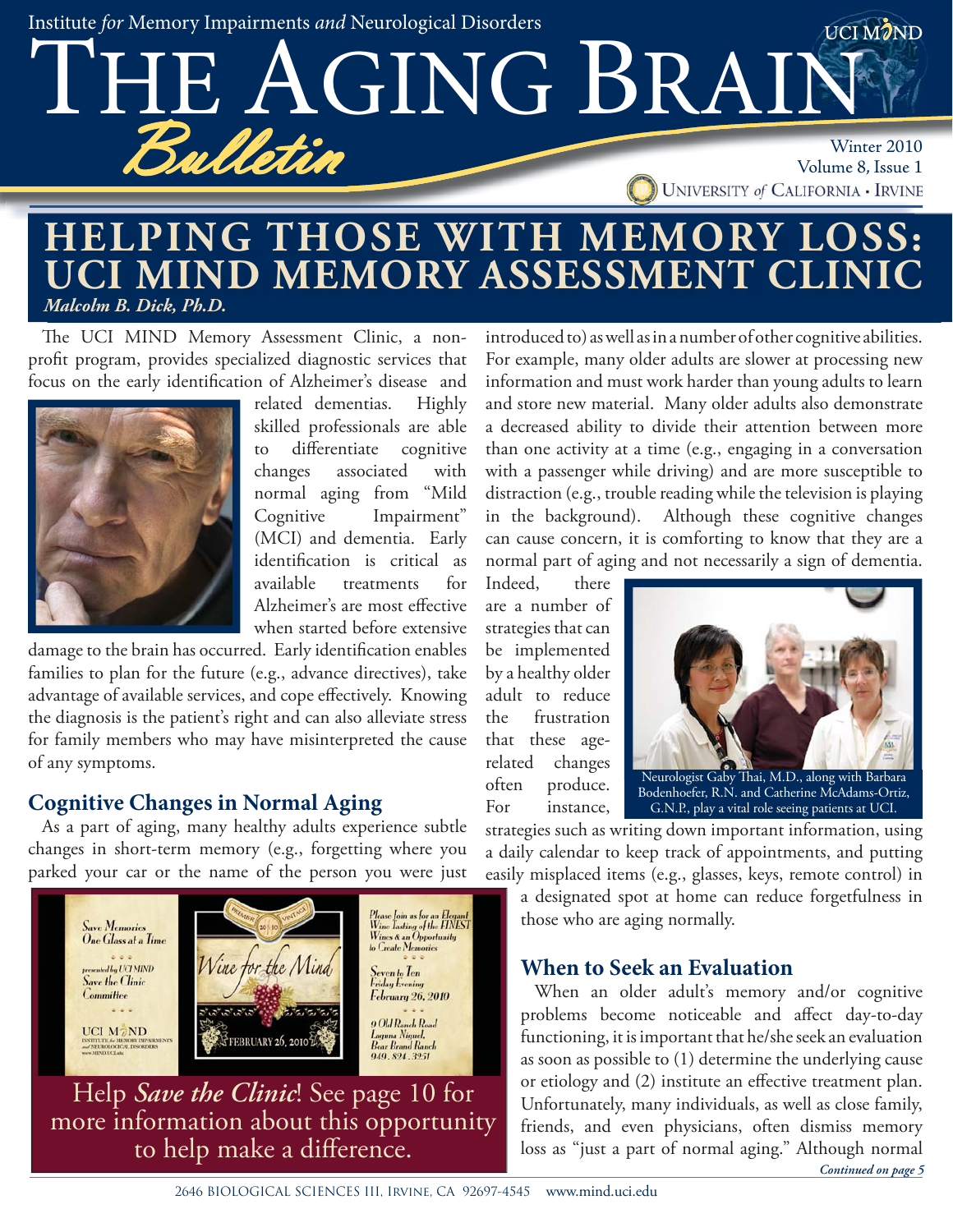# From the Director... **Figure 2 Figure 2 Figure 2 Figure 2** *Frank LaFerla, Ph.D.*



and fulfilling 12 months!

During the past year, the Institute has grown in many new and exciting directions. First, our name changed from IBAD to UCI MIND, which stands for Memory Impairments and Neurological Disorders. The new name signals our commitment to expand our focus beyond Alzheimer's disease to other brain disorders like Parkinson's disease an essential move because frequently Alzheimer's patients suffer from Parkinsonian complications, and likewise, it is not uncommon for advanced staged Parkinson's patients to develop dementia.

# *...signals our commitment to expand our focus to other brain disorders...*

With the assistance of Shirley Sirivong and Linda Scheck, we have markedly increased our profile in Orange County. This newsletter, *The Aging Brain*, has been revamped and is now published three times a year. We also redesigned our website, including a translation in Spanish, and we developed many new brochures and pamphlets with useful tips and information, which have proven to be very popular at community events. In addition, we have started a student group called ReMIND, which stands for Research and Education in Memory Impairments and Neurological Disorders, to promote training of the next generation of scholars and clinicians.

One of the most exciting developments has been the active partnering of UCI MIND with many local community organizations. This partnership fulfills an important mission of the Institute: to educate the public about dementia and the latest advances in research and clinical care. Over the past year, events have occurred at many locations in the OC, including Laguna Woods, St. Mark's in Newport Beach, Regents Point, and The Covington — not to mention the many activities we sponsor at UCI. One particularly popular forum has been

 $\int_{0}^{\dot{t}} \vec{s}$  been a little more than a year that I have had the privilege of serving as Director of UCI MIND. It is has been an incredibly stimulating, busy

the "Ask the Doc" program, in which a panel consisting of a neurologist, neuropsychologist, and scientist answers your questions about diagnosis, treatments, and advances in dementia research.

We appreciate all of the positive feedback from the community, as many of you have remarked that we were "*one of the best kept secrets in the County*." Educating the public is not only a vital part of the Institute's mission, but also the key to eventually finding an effective treatment. As the state continues to shrink our operating budget, we need your support and the pressure you can supply to legislators to ensure that the state continues their support for Alzheimer's clinics such as the one run by UCI MIND.

*...we need your support and the pressure you can supply to legislators to ensure that the state continues their support for Alzheimer's clinics...*

Although there have been many positive developments over the past year, Alzheimer's disease continues to be a major health problem for the country and California. During my one-year tenure as Director, over half-million new cases of Alzheimer's were diagnosed in the U.S.A. Over the next decade, California will be especially impacted, as we are the state with the highest population of baby boomers, and Orange County is ranked fifth nationally as the **county with the most boomers**. Against this impending epidemic, the state slashed funding to our clinic by over 50%. A committee of concerned citizens led by Jacqueline DuPont, Ph.D., has organized an event called *Save the Clinic: Wine for the MIND* with the goal to keep the assessment and diagnostic clinic doors open. Plan to lend your support and consider helping us because if you are currently not worried about the impact that dementia will have on your family or our society, chances are very high that you will be at some point in the not so distant future. Please see the article on Page 10 for further information. Please contact Linda Scheck at (949) 824-3251 or via email  $($ lscheck@uci.edu) to find out how you can help.

tranh

Frank LaFerla, Ph.D. **Director**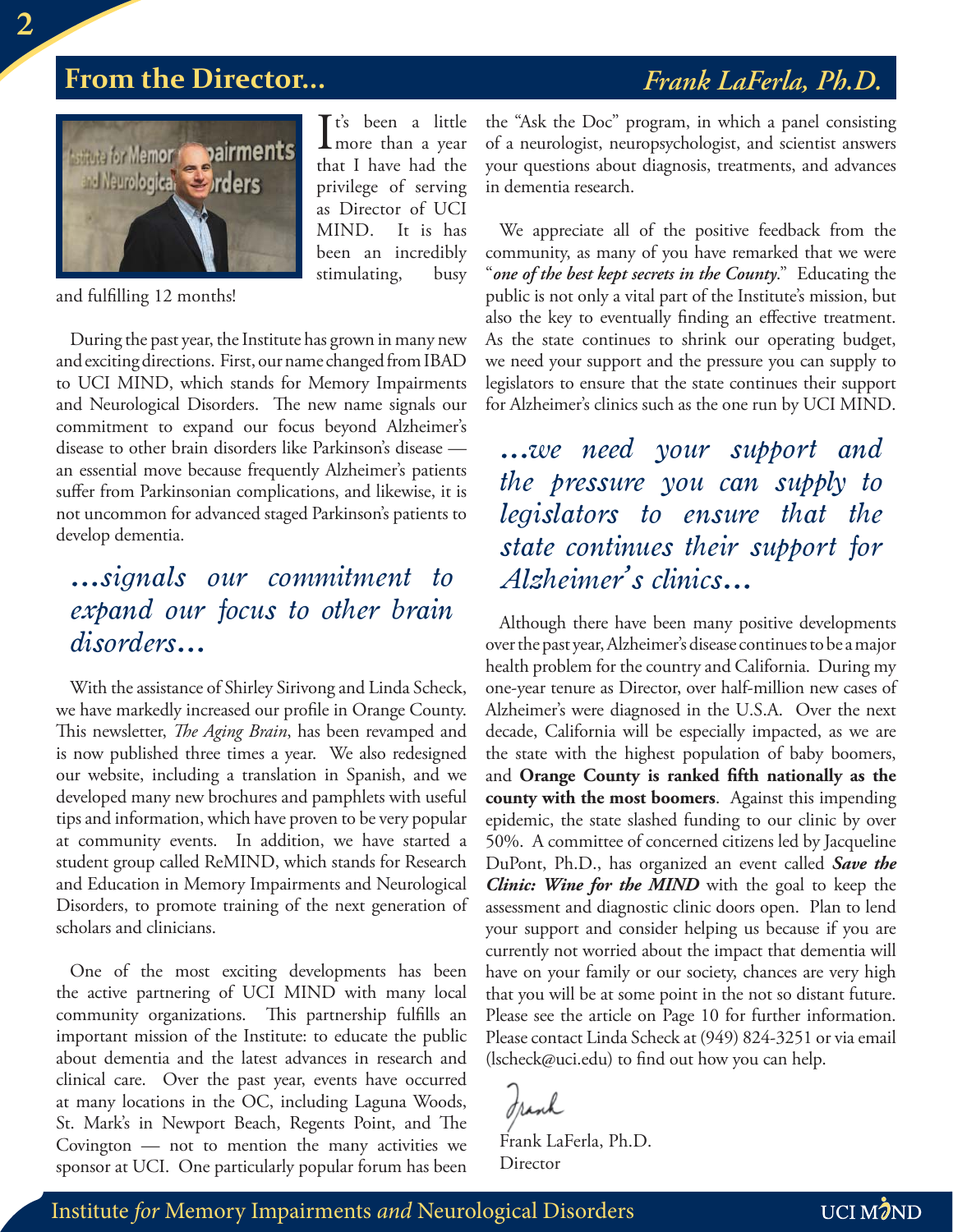

### FIRST UCI MIND AWARD RECIPIENT: MALCOLM DICK, PH.D.

Dr. Malcolm Dick is the inaugural recipient of the UCI MIND Award. The award represents the highest honor bestowed by the Institute, and will be presented on an annual basis to an individual who has significantly contributed to the research, diagnosis, or treatment of neurological disorders for the local community in Orange County. During his more than 20-year tenure serving in the UCI MIND Clinic, Dr. Dick, a clinical neuropsychologist, has trained over 60 postdoctoral fellows, students, and other care workers. He has had a major impact on the lives of many Orange County residents, having provided memory assessments to over 6,000 patients, and families greatly appreciate his warm and caring touch.



### **CARL W. COTMAN SCHOLARS AWARD FOR OUTSTANDING YOUNG INVESTIGATOR**



Michael Yassa, a fifth year Ph.D. student in the laboratory of Institute member Dr. Craig Stark, was the 2009 recipient of the "Carl W. Cotman Scholars Award." The award is named in honor of the founding director, and recognizes outstanding young investigators of the Institute who made significant contributions to our understanding of the neurobiology of memory impairments and neurological disorders. Michael was the lead author on two important studies describing the changes in memory and pattern separation in healthy aging and in mild cognitive impairment patients. In addition, Michael has actively been involved in helping to apply findings from neuroscience to K-12 education.

### **PROPOSITION 71 CELEBRATES ITS 5TH YEAR ANNIVERSARY**

Proposition 71, which created the California Institute for Regenerative Medicine (CIRM), marked its 5th year anniversary with a special celebration at the Regency Club in Los Angeles. Prop 71 authorized \$3 billion for stem cell biology, of which more than \$1 billion has already been awarded. Many dignitaries and law officials were present for the special celebration. Pictured in the photo (l to r) are Mr. Robert Klein, Chief Author of Prop 71 and chair, Independent Citizens' Oversight Committee; UCI MIND Director, Dr. Frank LaFerla; CIRM President, Dr. Alan Trounson, and Director of the Sue and Bill Gross Stem Cell Center, Dr. Peter Donovan.





### **PLAY BRIDGE!**

A special "Ask the Doc" event was held on November 12, 2009 at the Laguna Woods Bridge Club with over 300 people in attendance. Special thanks to Mr. Herbert Schwartz for helping to organize and publicize the event, which was also featured in the Orange County Register and Wall Street Journal. County Supervisor Patricia Bates was also in attendance and presented the Institute with a special commendation for the vital role it plays in the community.

### **RETINAS MAY HELP DETECT ALZHEIMER'S DISEASE**

Institute faculty, Drs. Zhiqun Tan and Steven Schreiber reported that the retinas in mice genetically engineered to produce Alzheimer's disease undergo changes similar to those that occur in the brain, most notably the accumulation of amyloid plaque lesions. The findings may lead to the developmental of imaging technology that focuses on the retina. The study was published in the November issue of The American Journal of Pathology.



*Photo by Daniel A. Anderson UCI Communications*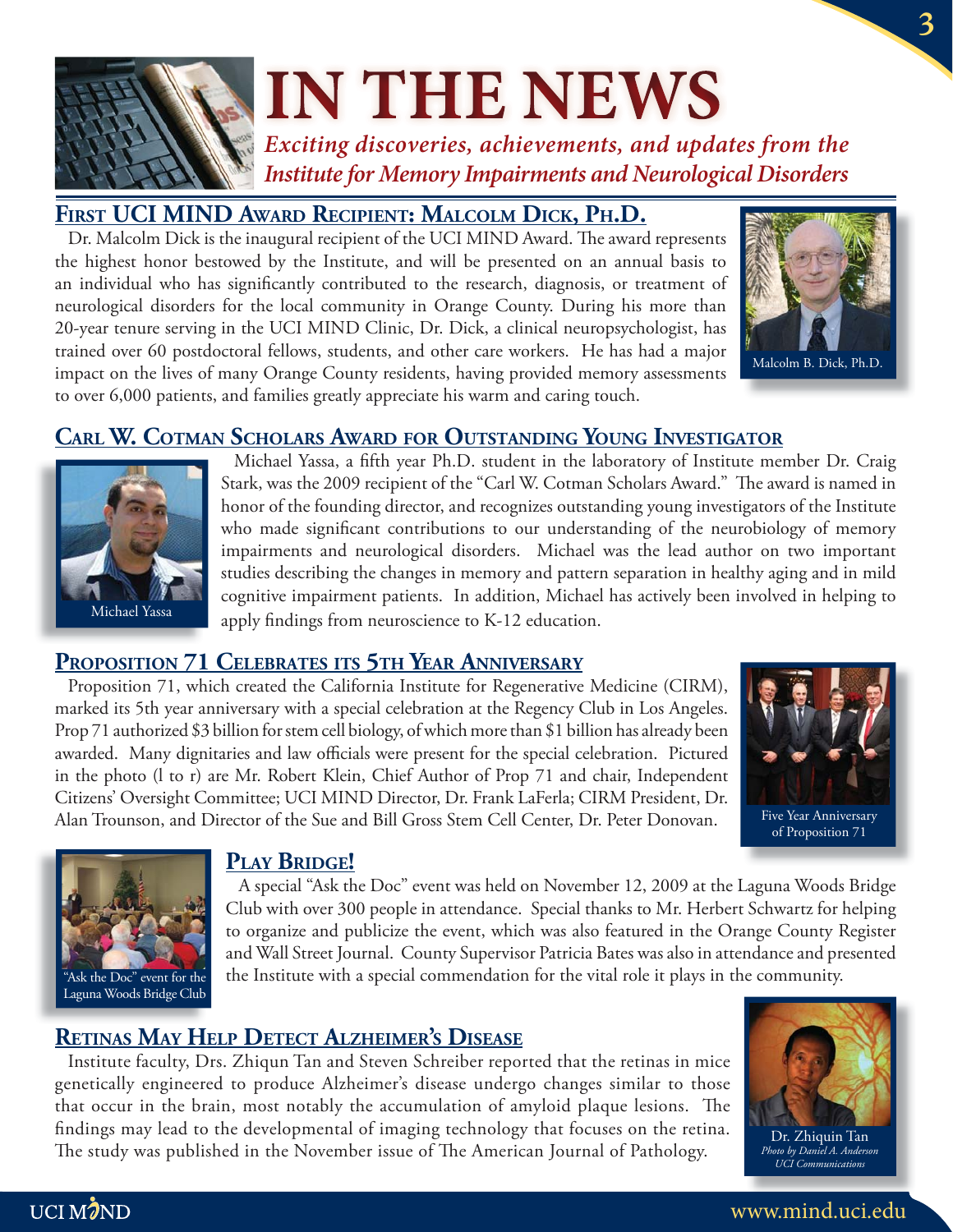# **Meet the Clinician at the UCI MIND Clinic**

# **MALCOLM B. DICK, PH.D.**



Malcolm Dick, Ph.D., a licensed clinical psychologist, has served as the chief neuropsychologist at the UCI MIND Memory Assessment Clinic since its inception in 1989. Dr. Dick, who received a master's degree from the University of Alabama and doctoral degree from the University of South Carolina, first came to the UCI in 1985 as

a post-doctoral research fellow to study areas of 'preserved' cognitive functioning in individuals with Alzheimer's disease.

During the past 25 years, Dr. Dick has helped thousands of families through the diagnostic process and contributed to our understanding of Alzheimer's disease through a variety of research efforts. Dr. Dick's research interests include motor skill learning, early identification of cognitive impairment, and assessment of cognitive functioning in non-Englishspeaking individuals with limited education. In particular, through his studies in motor learning, Dr. Dick has shown that persons with Alzheimer's retain 'procedural' (skillbased) forms of memory even though they lose 'declarative' (fact-based) knowledge. For example, in studies that used a simple motor task, Dr. Dick demonstrated that individuals with moderate-to-severe Alzheimer's could improve in their ability to toss a weighted beanbag at an archery-type target. Even though they became increasingly accurate at hitting the target across 10 weeks of practice, these individuals were unable to recall having performed the tossing task even a few minutes later. Researchers are now translating these kinds of laboratory-based findings into real-world settings (e.g., retraining basic skills such as eating and dressing).

Dr. Dick has been the author of numerous studies and has helped facilitate research of other investigators affiliated with UCI MIND. Finally, Dr. Dick has helped prepare the next generation of professionals to work with people affected by Alzheimer's disease and their families by mentoring over 60 students, post-doctoral fellows, and other care workers.

# **Meet the Patient Care Coordinator**

# **SWITAYA "KEN" KRISNASMIT**



My affiliation with UCI began in 1996 as an undergraduate, graduating with a degree in psychology in 2000. As an Eagle Scout, I was always taught to "be prepared" and I have since made every effort to live that motto as part of my everyday life. I was drawn to the patient care field, and have continued to use that motto even in my approach

to work. I try to *be prepared* to assist those around me and others who may be in need of help.

Hired as the Senior Patient Care Coordinator for the UCI MIND Clinic in November of 2001, I have come across many wonderful families in the 8 years I've been with the clinical program. I've worked with families of different backgrounds and ethnicities, affected by varying types of dementia, all in need of answers and guidance. I've seen how dementia is nondiscriminating and can afflict anyone regardless of education, ethnic background, race, or lifestyle. I have been touched by the patients and families who have come through, and feel grateful to be able to do my part to help them when they come through the clinic for diagnosis and treatment. Many of the families that I work with will return annually for reassessments as a part of our research program and I feel privileged to be able to work with them.

Working with the Institute gives me a strong sense that I am contributing to seek a cure for Alzheimer's disease. There have been many obstacles and budgetary challenges in our search for answers, but I am confident that through the dedication of the team at the Institute and the contributions from the many families participating in Alzheimer's disease research, we will overcome these challenges and find a way to halt the deterioration of the mind and add "life to years".

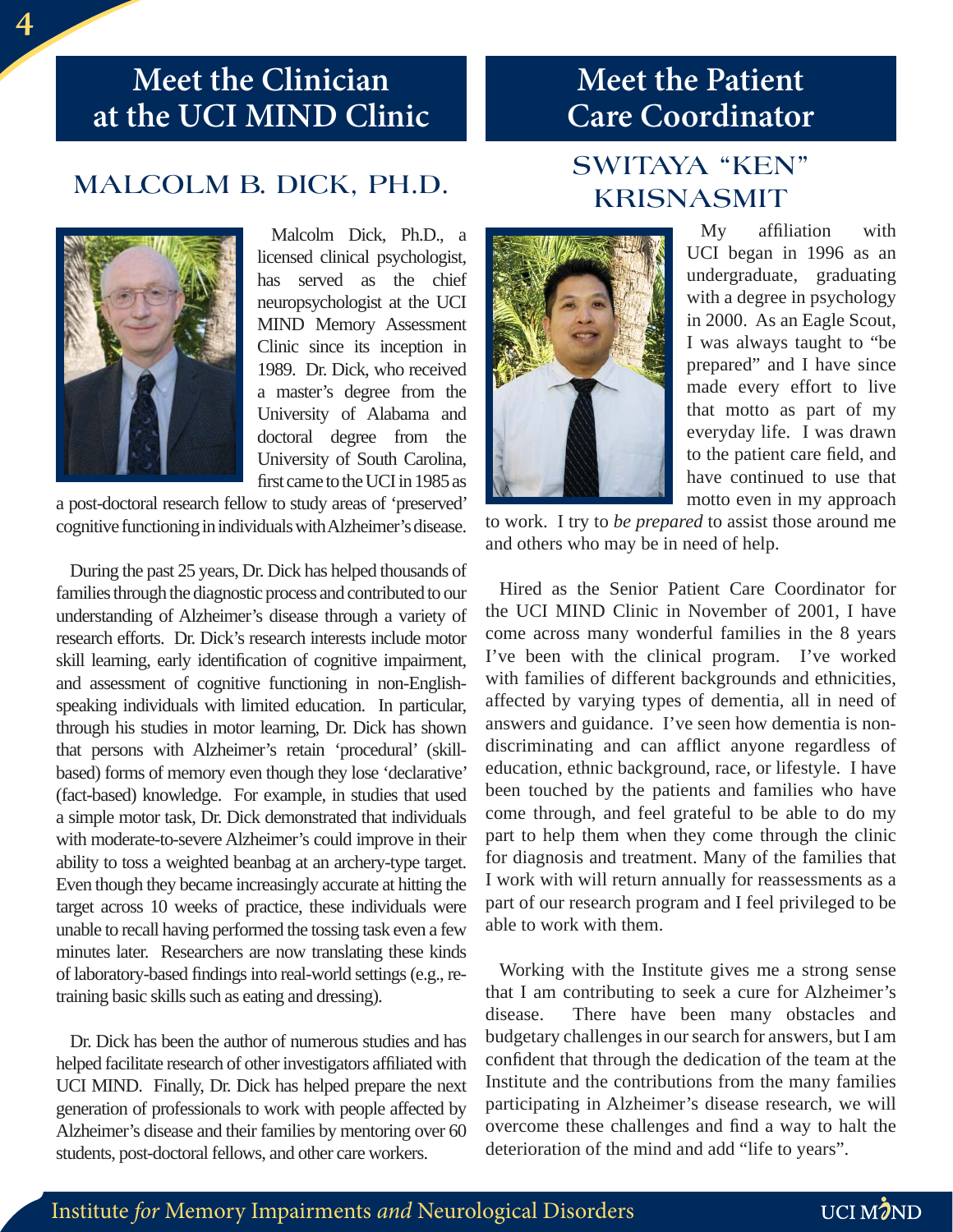

## **SCREENING MAMMOGRAPHY IN PATIENTS WITH ALZHEIMER'S**  *Laura A. Lee, M.D.*

### *Medical/Research Director, Desert Comprehensive Breast Cancer*

Guidelines for screening mammography have been in the news recently. The recommendations for women older than 50 seem reasonably clear cut, but decisions regarding either the frequency of screening or whether to perform mammography at all can be complicated by a diagnosis of Alzheimer's.

In general, women aged 50 to 75 should have yearly mammograms. After age 75, the decision of whether to perform mammograms yearly or instead every two years should be based upon the overall health of the patient and a discussion between the patient and her primary care physician as to her preferences. Similarly, the decision in a patient with Alzheimer's should be individualized.

In patients with mild to moderate dementia that are expected to live at least an additional five years, performing screening mammography is reasonable since the early detection of breast cancer will offer more treatment options as well as a survival benefit.

Once the decision has been made to proceed with screening mammography, here are a few tips to smooth your loved one's trip to the imaging center:



- 1. When making the appointment for the screening mammogram, ask the scheduler if they are able to schedule a slightly longer appointment (so that the patient will not feel rushed thru the process).
- 2. Ask for an early morning appointment as there is less likelihood that the appointment will be delayed.
- 3. Ask if it is possible for the screening mammogram can be reviewed by a physician while the patient is there so that if additional views are necessary, they can be performed during that visit.
- 4. Remember that the person accompanying the patient must have durable power of attorney for medical care to sign consent for the mammogram (if the patient is unable to do so).
- 5. If possible, have a female caregiver accompany the patient so that they can accompany them into the dressing room.

#### *Helping with Memory Loss, Continued from page 1*

aging can indeed contribute to forgetfulness, significant memory loss may indicate a more serious condition such as MCI or a dementia (e.g., Alzheimer's disease). Older adults with MCI typically show problems with memory, language, or other cognitive abilities (e.g., orientation, judgment, problem-solving) that are more pronounced than those seen in normal aging but do not fulfill the criteria for a dementia. More specifically, in MCI, the problems with memory and other cognitive functions are noticeable to others, particularly friends and family, but they do not seriously impair the individual's everyday functioning (e.g., preparing meals, doing household chores, and handling finances). In comparison, the cognitive and intellectual changes that occur in dementia are severe enough to impair day-to-day functioning and

ultimately result in total dependence on others. Table 1 on page 7 can help to distinguish the nature of memory problems in normal aging, MCI, and Alzheimer's disease.

Many experts believe that MCI is a transitional state between normal aging and Alzheimer's. In fact, multiple studies conducted over the past ten years have shown that 8 to 15% of people with MCI progress to Alzheimer's disease each year, compared to only 1-2% of older adults in general. Not all individuals with MCI progress to Alzheimer's disease or another form of dementia, however, and a sizable number may actually return to normal levels of functioning. As the relationship between normal aging, MCI, and Alzheimer's is not well understood,

*Continued on page 6*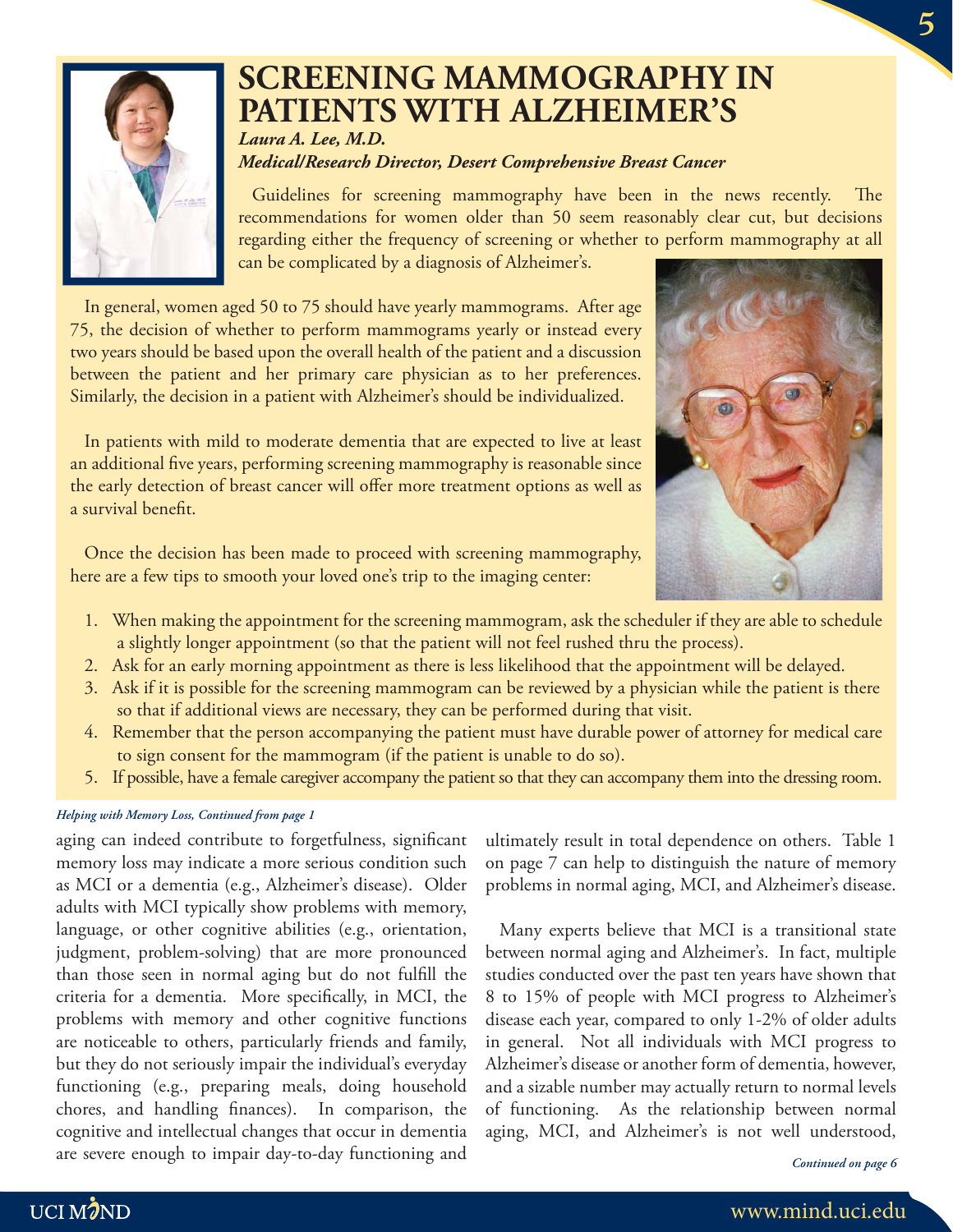#### *Helping with Memory Loss, Continued from page 5*

researchers at UCI MIND are attempting to identify (1) specific characteristics that put healthy individuals at risk for developing MCI, (2) why some patients with MCI progress to dementia and others do not, and (3) ways to intervene (e.g., drugs, dietary changes, nutritional supplements, and exercise) at an early stage that may prevent or delay the progression to dementia.

The brain changes seen in Alzheimer's disease, namely the loss of neurons and synapses, as well as formation of microscopic plaques and neurofibrillary tangles, actually start many years before any clinical symptoms are apparent. Like MCI, Alzheimer's disease begins with mild symptoms, typically affecting recent memory first and progressing to other cognitive abilities (e.g., language, reasoning, and concentration) over time. Some individuals with Alzheimer's disease are aware

of these cognitive changes, while others lack insight into their disabilities. To increase recognition of Alzheimer's disease, the Alzheimer's Association has recommended that individuals and families be aware of the following 10 warning signs. If several of these symptoms are present, the individual and/or family should seek a thorough evaluation.

- 1. Memory changes that disrupt daily life
- 2. Challenges in planning or solving problems
- 3. Difficulty completing familiar tasks at home, at work, or at leisure
- 4. Confusion with time or place
- 5. Trouble understanding visual images and spatial relationships
- 6. New problems with words in speaking or writing
- 7. Misplacing things and losing the ability to retrace steps
- 8. Decreased or poor judgment
- 9. Withdrawal from work or social activities
- 10. Changes in mood and personality

#### **Understanding the Diagnostic Process**

At present, there is no single diagnostic test for detecting MCI, Alzheimer's disease, or other forms of dementia. Rather, the diagnosis is based on a complex assessment process to determine the presence (i.e., inclusion) and absence (i.e., exclusion) of particular symptoms. If done thoroughly, such a diagnostic process can yield a highly accurate clinical diagnosis, that is, correct identification

of Alzheimer's disease or another dementia in 9 out of 10 cases. While the overlap between MCI and very mild Alzheimer's makes this differentiation problematic, by far the most difficult problem clinicians face is identifying the cause or type of dementia. Dementia can result from a variety of 'irreversible' and 'potentially reversible' causes. For example, as shown in Figure 1, potentially



#### **85-95% of all cases 5-15% of all cases**

reversible causes of dementia include severe depression, metabolic disorders such as vitamin B12 deficiency and hypothyroidism, as well as structural brain changes such as Normal Pressure Hydrocephalus. Medication side effects are one of the most common reversible causes of cognitive difficulties. If a particular drug, or combination of multiple drugs, are causing the cognitive impairments, then stopping the medication(s) and/ or changing the dosage may remove the individual's symptoms. As you can see in Figure 2, Alzheimer's disease accounts for more than half of all dementia. In addition





to Alzheimer's disease, irreversible causes of dementia include Ischemic Vascular dementia or dementia due to stroke, Dementia with Lewy Bodies, Fronto-temporal dementia, Parkinson's disease dementia, and over 30 other disorders not listed in the chart. As the treatment plan for a person with Alzheimer's will often be quite different from one for an individual with Vascular dementia, Dementia with Lewy Bodies, Fronto-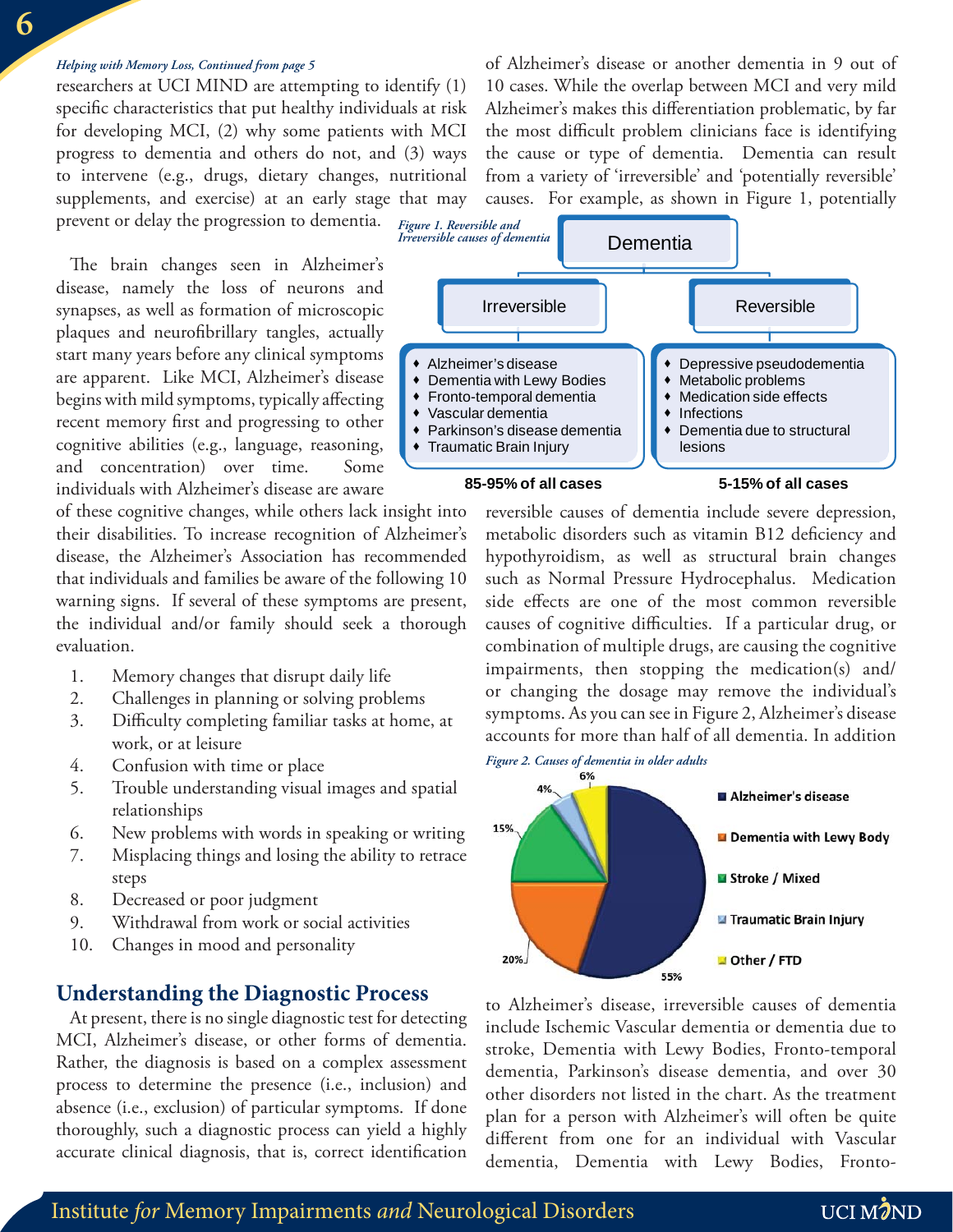#### *Table 1. Memory Loss*

| Normal Age-Related<br>Forgetfulness                                                 | Mild Cognitive Impairment                                                                                              | Alzheimer's Disease                                                                                                                      |
|-------------------------------------------------------------------------------------|------------------------------------------------------------------------------------------------------------------------|------------------------------------------------------------------------------------------------------------------------------------------|
| Momentarily 'blanks" on the<br>name of an acquaintance                              | Frequently forgets names of<br>people and is slow to recall<br>them                                                    | May not remember ever<br>knowing the person                                                                                              |
| Occasionally misplaces keys,<br>glasses, or other items                             | Frequently misplaces or loses<br>items but is usually able to<br>retrace steps to find them                            | Forgets what an item is used<br>for; puts items in unusual<br>places; accuses others of stealing<br>the lost items                       |
| Sometimes needs to 'search' for<br>the right word to say in a<br>conversation       | Has noticeable word-finding<br>difficulties                                                                            | Loses language skills; stops in<br>the middle of a conversation<br>and does not know how to<br>proceed; constantly repeats<br>themselves |
| May occasionally forget an<br>event from the distant past                           | Has difficulty recalling recent<br>events and newly learned<br>information but cues and<br>reminders are often helpful | Unable to learn new material<br>despite repeated practice at the<br>task; cues and reminders are not<br>helpful                          |
| May momentarily forget where<br>to turn when driving but<br>quickly re-orients self | May have trouble<br>understanding a map; needs<br>detailed directions written<br>down                                  | Easily disoriented to both time<br>and place; gets lost even in very<br>familiar surroundings                                            |

well as, to identify any infectious diseases (e.g., encephalitis). Physical and neurological examinations are performed by the neurologist during the second visit, which usually lasts one hour. During this visit, the neurologist may request additional brain imaging studies (i.e., CT, MRI, or SPECT) to be performed. Although certain findings on these scans may help support a diagnosis of Alzheimer's disease or another dementia, their primary purpose is to rule out

temporal dementia, or Parkinson's disease dementia, it is important for the physician to know the most likely cause of the dementia.

### **UCI Memory Assessment Clinic**

At the UCI MIND Clinic, the diagnostic evaluation is performed across two visits on separate days, usually within the same week. During the first visit, which lasts about three hours, the individual with memory or other cognitive problems is administered a comprehensive

battery of neuropsychological tests. The purpose of this testing is to identify the individual's strengths and weaknesses by evaluating his/her performance on paper-and-pencil tests assessing orientation to time and place, recent memory, language, attention, visual-spatial abilities, and executive functioning (e.g., reasoning, problemsolving, insight, multi-tasking, and planning). While the patient is undergoing the testing, a thorough medical history is being gathered by a

clinician from someone who knows the individual well (e.g., spouse, adult child, or close friend). Blood tests for thyroid function, vitamin B12, and folate are usually drawn to help rule out potentially reversible causes, as

other possible explanations, such as tumors, strokes, and head trauma. Once all tests are completed, the clinical team reviews the results to determine the diagnosis and develop an individualized treatment plan for the patient. Results of the tests, the diagnosis, and the treatment plan are presented in depth to the patient and family during a two-hour family conference. Families benefit from the opportunity to ask questions about the diagnosis, treatment, and community resources (e.g., adult day services). As needed, a social worker/care manager from the Orange County Chapter of the Alzheimer's

> Association may participate to assist families in accessing appropriate services.

> The UCI MIND Memory Assessment Clinic is one of Orange County's leading clinical programs specializing in the diagnosis and treatment of Mild Cognitive Impairment, Alzheimer's Disease, and other related neurological disorders. You do not need a referral to access these services and we are happy to answer any questions you may have.

For more information about the UCI Memory Assessment Clinic or to schedule an appointment, please call (949) 824-2382, or visit our website at **www.mind.uci.edu**.



**7**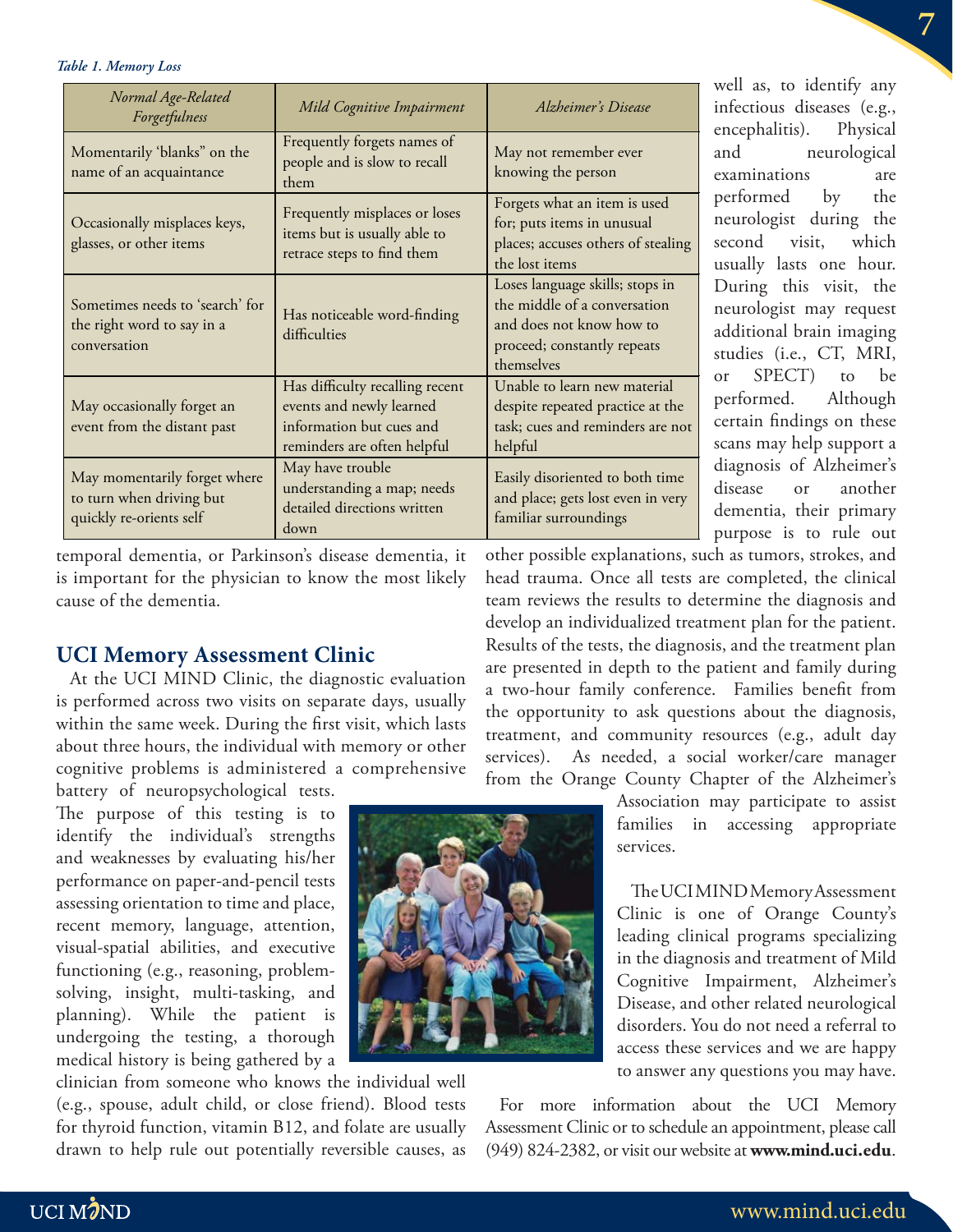# **CLINICAL TRIALS STUDIES SEEKING PARTICIPANTS**

FOR MORE INFORMATION, PLEASE CONTACT US AT (949) 824-5733 OR VISIT OUR WEBSITE AT: **www.mind.uci.edu/studies/clinicaltrials.html**

### **LY2062430 Study for Alzheimer's Disease**  *Clinical Trial*

A double-blind, placebo-controlled 80-week study to evaluate whether LY2062430 is able to slow the rate of mental decline in individuals with Alzheimer's Disease (AD).

LY2062430 is a passive immunization approach for the possible treatment of Alzheimer's Disease. "Passive immunization" is when the antibodies are given directly, so the body does not need to make its own antibodies.

This study is recruiting participants who:

-Have a diagnosis of probable AD

-Are 50 years of age or older

-Are able to receive intravenous medications

-Have a study partner – friend or relative who can accompany the participant to all clinic visits and answer questions about him/her

-There are 23 total visits to the UC Irvine campus. Visits are every 2-4 weeks

## **Nicotinamide (NA)** *Clinical Trial*

A double-blind, placebo-controlled 7-month study to find out more about Nicotinamide and its effects on Alzheimer's disease progression.

**Nicotinamide (NA)** is a class of drugs known as a HDAC inhibitor, a dietary supplement that is being studied to determine whether chronic use is safe and effective in improving brain function in subjects with mild to moderate Alzheimer's disease (AD).

This study is recruiting participants who:

-Have a diagnosis of probable AD

-Are 50 years of age or older

-Have a study partner – friend or relative who can accompany the participant to all clinic visits and answer questions about him/her

-There are 7 total visits to the UC Irvine campus. Visits are every 2-6 weeks

# *"...the life changing diagnosis, we were hoping not to hear."* **TESTIMONIALS: HELPING THOSE WITH MEMORY LOSS**

*UCI MIND has been there for our family during a very difficult, life challenge, this past year. The very able team at UCI did the comprehensive testing on my husband, that brought the life changing diagnosis, we were hoping not to hear. However, thanks to all the systems that are currently in place, in concert with the Alzheimer's Association of Orange County, the support, guidance, and direction have been there to help us through. Th ey caringly guided us through the maze of services available to help families like ours through the steps necessary to put our lives back in place, and to do what we needed to do.*

*If UCI and the Alzheimer's Association had not been there, with their experienced referrals to support groups, educational, workshops,*  and experts in the fields of legal issues, psychological, financial, and health concerns, I do not know where we would be today. I am afraid to think how families would be able to survive this horrific, challenge, without people, and places to turn to, like UCI, and the Alzheimer's Association. Their concern, support and expertise, in the field of all forms of neurodegenerative brain disorders, and *dementias, continue to be a life-line to our family, as we deal with the ongoing repercussions of this progressive disease. We have not met*  one person, who was not a genuinely caring, capable, individual, knowledgeable in their job. This in and of it self, has allowed us to *count our blessings, despite our challenges.*

*Thank you UCI MIND staff, and Alzheimer's Association, for your guidance, dedication, love, and support, we appreciate you all.* 

# *"We are so grateful for this program. It gives us hope."*

*Our son and daughter had never been to a conference before. Dr. Dick was so helpful answering questions, and explaining everything very carefully to us. We are so grateful for this program. It gives us hope.*

*Anonymous*

UCI MAND

*J &R*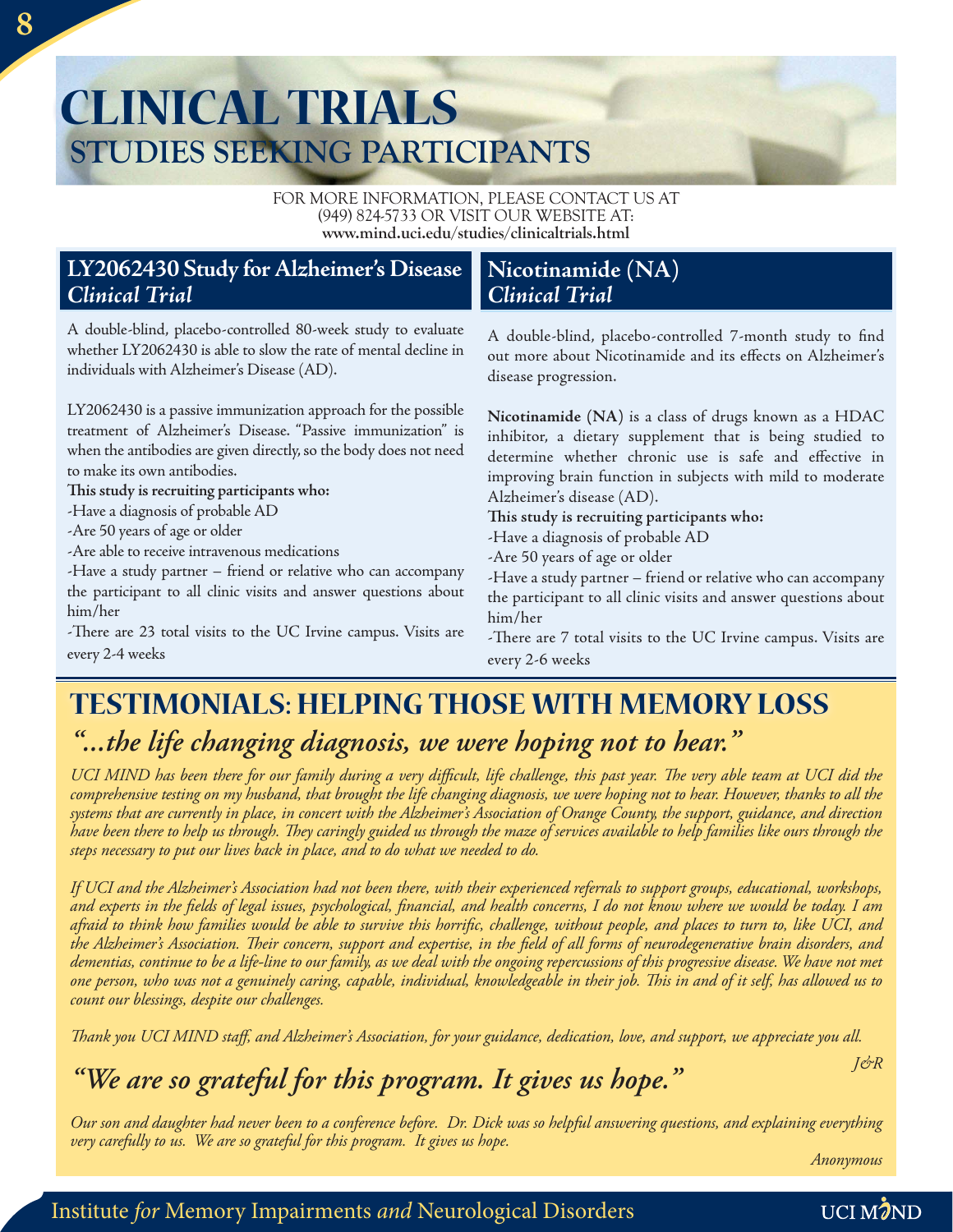# **GET INVOLVED IN RESEARCH**  *Help Us Find the Answers...*

Research studies can be meaningful and valuable in the understanding of diseases from prevention to treatment. For more information, please call the study coordinators listed.

# **ORANGE COUNTY AGING PROJECT**

Are you a healthy adult over the age of 75? Volunteers are needed for a study on gene patterns and thinking in older adults. In this project, you will have your thinking and memory tested and some of your blood will be drawn.

Studies will involve 3-5 visits over a period of several years, with each taking between 1 and 2 hours. You will be given a free breakfast each visit.

In order to take part you must be:

- over 75 years of age
- a fluent English speaker
- in good general health
- currently living in the Irvine/Orange County area
- not currently taking medication for your memory

If you would like to participate, or receive further information about the study, please phone or email Dr. Dan Berlau at: 949-824-9124 or aging@uci.edu

### **fMRI Study Measuring Brain Structure and Memory Performance in Normal Older Adults and MCI**

In our lab, we are studying the relationship between changes in brain structures as they relate to memory performance. One way that we can look at changes in these brain structures is to observe changes in memory that occur in normal aging as well as those changes associated with disorders of aging, such as mild cognitive impairment and Alzheimer's disease. We use fMRI (functional magnetic resonance imaging) to observe changes in activity in the brain while individuals perform memory tasks. By comparing the changes in activity to memory performance, we can observe which areas of the brain are involved in different kinds of memory operations.

- Who: Successful aging program participants Mild cognitive impairment diagnosis Questionable cognitive impairment
- Time: 2 visits, each 1-2 hours each
- Risk: Minimal, but we will conduct a thorough screening for MRI compatibility

Compensation for the first session is \$15 per hour. Compensation for the second session is \$25 per hour. Both sessions are located on the UCI main campus. If you are interested in participating or have any questions, please call the Stark Lab at (949) 824-4230 and ask for Shauna Stark.



### **Physiology and Cognition Research**

We are recruiting for a study that would involve two sessions, each lasting 1.5-2 hours. In the first session you will be asked to give a small saliva sample and to participate in a fitness test on a stationary bicycle that will last approximately 12-14 minutes. During the second session you will be asked to view a short slide show of pictures and to rate each one according to how emotionally arousing you found it. You will also be asked to give several small saliva samples throughout the experiment.

**Who:** Normal individuals between the ages of 50 and 85 years old Patients with Mild Cognitive Impairment (MCI)

 Patients with Cognitive Impairment, No Dementia (CIND) **Where:** The General Clinical Research Center (GCRC) at the UC Irvine Medical Center in Orange

**When:** Afternoon (between the hours of noon-6pm) **Time:** Two visits, each 1.5-2 hours long

For more information or to sign up call: Sabrina Segal at (805) 338-9246.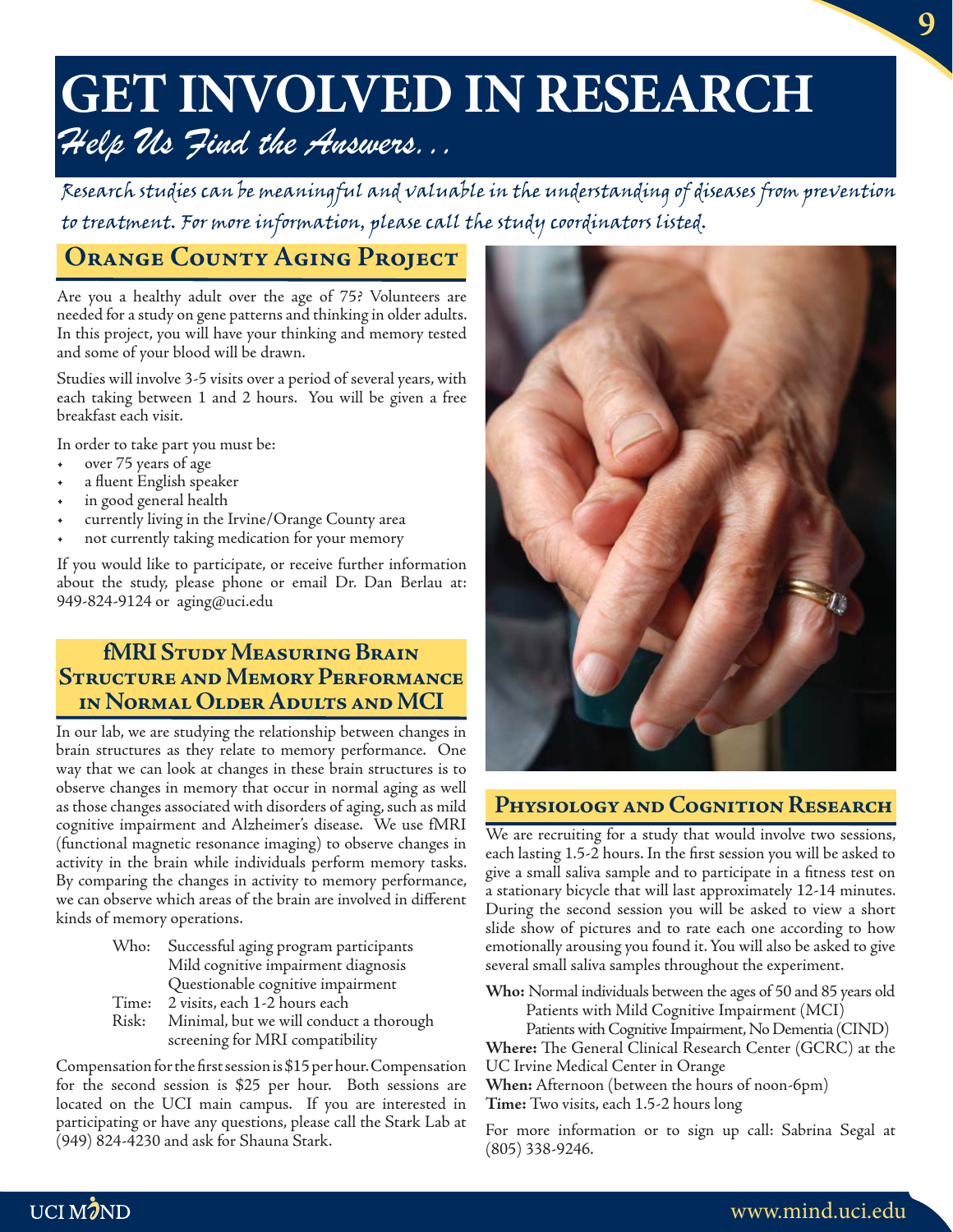### **Giving to** *Save the Clinic...***Wine for the MIND** *Linda Scheck*



**10**

The UCI MIND Memory Assessment Clinic has helped thousands of individuals and families cope with a diagnosis of a memory disorder. At this critical time, the Clinic is struggling to survive as the State of California's allocation was reduced by more than \$300,000, which represents

more than 50% of our operating budget. This drastic measure jeopardizes the unique role UCI MIND plays as the "gold standard" diagnostic memory assessment and research center for our community.

We have tightened our belts and simplified our activities, however this shortfall threatens to impact the momentum we have built since the Institute was founded and threatens its very survival. It is vital that we "Save the Clinic" and, therefore, our ability to serve the patients and families of Orange County.

What can we do? We have chosen not to hold a lavish gala fundraiser at a hotel with the major costs that would entail. Instead, we have had an outpouring of generous and gracious community supporters and an enthusiastic and energetic committee led by Jacqueline DuPont, Ph.D. Thanks to the hard work of the committee, we now are able to offer an elegant wine tasting event at a private home in Bear Brand Ranch. Many of the evening's activities will be totally underwritten by sponsors.

We invite you to participate in any way you can. Attend the event on Friday evening, February 26, 2010 from 7 – 10 pm. Tickets are \$150 per person. Or, if you cannot attend, send in your contribution of any amount to "Save the Clinic". Here is a little about the evening the committee has planned.

Enter the grounds of the private estate and before you realize, you will feel transported to a romantic European setting enjoying a sampling of wines selected just for you.

Delight in the hearty hors d' oeuvres and tasty treats offered by Chef Christopher Roman. Roger Mouton's Jazz Ensemble, Standards, will provide a soothing background, as you enjoy a silent auction full of exquisite donated items such as baskets of wines, spa retreats, private lessons of all kinds, getaways, photography sessions, tickets to sporting events and more.

Savor conversation with friends, old and new, a night-lit sparkling valley view over the infinity pool and the south Orange County evening sky. There will be a spirited live auction bidding as well. The evening will close with desserts and wines and an opportunity to hear the latest information about research at UCI MIND by director Frank LaFerla, Ph.D.

As you do this you will know you are *Saving the UCI MIND Memory Assessment Clinic* that provides diagnosis and assessment for thousands of individuals

> Please Join us for an Elegant Wine Tasting of the FINEST  $W$ ines & an  $O$ pportunity to Create Memories  $0000$

Seven to Ten Friday Evening February 26, 2010

 $\circ$   $\circ$   $\circ$ 

**UCI MAND** 

9 Old Ranch Road Laguna Niguel, **Bear Brand Ranch** 949.824.3251

**Save Memories** One Glass at a Time

presented by UCI MIND Save the Clinic Committee

UCI M7ND INSITIUTE  $\mathcal{M}$  MEMORY IMPAIRMENTS and NEUROLOGICAL DISORDERS www.MIND.UCLedu

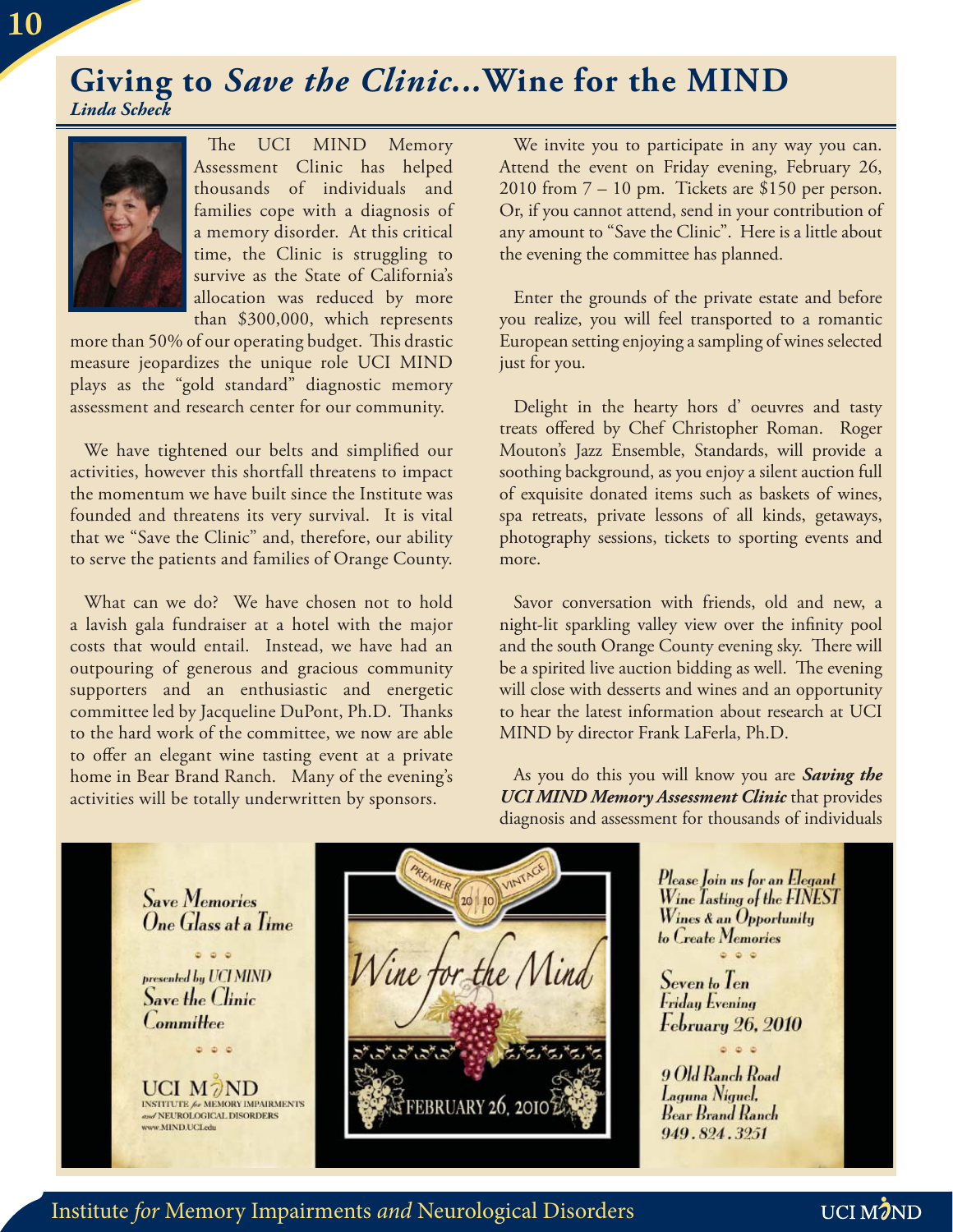who are facing memory disorders. You will make a difference in the lives of thousands who need the UCI MIND Memory Assessment Clinic to remain open. If you are unable to attend this event, please consider this opportunity to send in a donation of any amount to Save the Clinic. All donations are welcome. Together we can make a difference in the struggle to keep the non-profit clinic open in the face of the epidemic coming our way.

For further information about how you can to help or for tickets, please contact Linda Scheck, Community Relations Director, 949-824-3251 or lscheck@uci.edu.

*All contributions for tickets in excess of \$60 per person may be considered taxdeductible to the maximum amount allowed by law. Please consult with your financial advisor to determine your allowable deductions.* 501 (c) (3) non-profit *Tax ID #95-2226406.*

Mail to: UCI MIND Wine for the MIND Institute for Memory Impairments and Neurological Disorders 2646 Biological Sciences III Irvine, CA 92697-4545

# **DONATIONS** *from* **September 2009 - December 2009**

We thank the following benefactors who are making a difference in supporting our mission to advance research into understanding the causes of memory impairments and neurological disorders. They are helping us reach our goal to diagnose the disease, identify the means to effectively treat it and to provide help to the individuals, families and caregivers.

#### *Institute Benefactors of Distinction*

Hospice Care of California Ms. Lucille Kuehn Drs. James Pick and Rosalyn Laudati Ms. Helen S. Simpson Mr. and Mrs. Keith Swayne Ms. Sandra Thacker Sage Ms. Louise J. Woolsey

#### *Save the Clinic Benefactors*

Ms. Barbara T. Stroup

UCI MOND

#### *Institute Honor Roll*

Mr. and Mrs. Michael Burke Mr. and Mrs. William J. Campbell Mr. and Mrs. Kenneth Charlton Ms. Judy Clevenger Dr. Donald L. Hansen Ms. Teri Kennady Mr. and Mrs. Wallace D. Kincaid Ms. Patricia Kness

#### *Institute Honor Roll continued*

Mr. and Mrs. Harry Liebman Mr. Claus Henry Michelsen Ms Virginia S. Naeve Ms. Susanne Paradis Mr. and Mrs. Fred Salter Mr. and Mrs. Guy Sax Mr. and Mrs. Richard M. Stoneman Ms. Donna Strafford Mr. and Mrs. Stephan F. Strassmayr Mr. Brian Sussman Mr. and Mrs. Leonard Torres Mr. and Mrs. James H. Vogt

#### *Honoraria/Memorials*

*In Memory of Wesley D. Anderson* Ms. Beth Flory Mr. Melvin Gagnon Mrs. Isabelle Love

*In Memory of Virginia Barry* Mr. and Mrs. Mike Hablitzel

#### *Honoraria/Memorials continued*

*In Memory of Sharon Bowen* Mr. and Mrs. Alan Bartz Mr. Jerry Bowen and Family Mr. and Mrs. Thomas D. Bowen Mr. Tom R. Bowen and Family Ms. Lynne Conger Ms. Louise Cummings Mr. and Mrs. James Daniels Mr. and Mrs. Dave Emery Mr. and Mrs. George C. Hite Mr. and Mrs. Charles A. Keenan Ms. Nancy Murphy and Family Ms. Virginia Ruggles Mr. and Mrs. Edgar Scheck Ms. C. Catherine Smith Ms. Karen R. Speros Ms. Patricia Susoeff and Mr. John A. Shafer Mr. and Mrs. David Thompson Mr. and Mrs. Ronal Tolliver Mr. and Mrs. Thomas Wiedel

#### *In Memory of John R. Feehan*

Ms. Dorothy A. Feehan Mr. and Mrs. Arthur M. Malinski

*In Memory of Dr. Morton Pinsky* Mr. and Mrs. Joseph Pinsky

*In Memory of Manuel T. Rodrigue*z Mr. and Mrs. Dan A. Ortiz

**Help Us Make Memories Last a Lifetime...** UCI MON

Checks should be made payable to UCI MIND. If the donation is being made in memory/honor of someone, please include a note with information as to where the acknowledgements should be sent.

Please mail all donations to: *UCI MIND Attn: Linda Scheck 2646 Biological Sciences III Irvine, CA 92697-4545*

There are many ways to support the clinical and basic science research activities at UCI MIND. If you would like to receive more information on giving, please contact Linda Scheck at  $(949)$   $824-3251$  or log on to: *www.mind.uci.edu/donate.html*